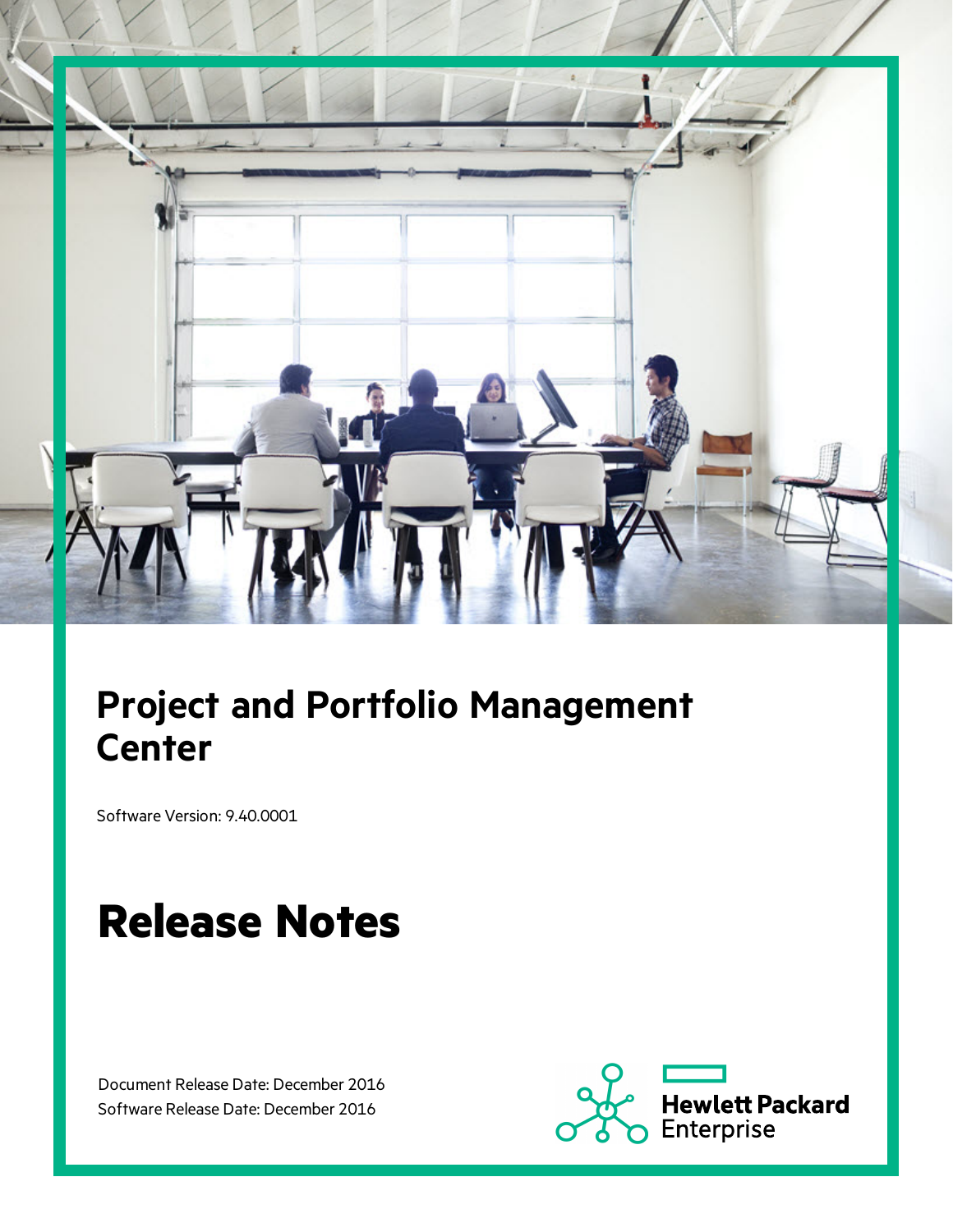#### Legal Notices

#### Warranty

The only warranties for Hewlett Packard Enterprise products and services are set forth in the express warranty statements accompanying such products and services. Nothing herein should be construed as constituting an additional warranty. Hewlett Packard Enterprise shall not be liable for technical or editorial errors or omissions contained herein. The information contained herein is subject to change without notice.

#### Restricted Rights Legend

Confidential computer software. Valid license from Hewlett Packard Enterprise required for possession, use or copying. Consistent with FAR 12.211 and 12.212, Commercial Computer Software, Computer Software Documentation, and Technical Data for Commercial Items are licensed to the U.S. Government under vendor's standard commercial license.

#### Copyright Notice

© 1997 - 2016 Hewlett Packard Enterprise Development LP

#### Trademark Notices

Adobe™ is a trademark of Adobe Systems Incorporated.

Microsoft® and Windows® are U.S. registered trademarks of Microsoft Corporation.

UNIX® is a registered trademark of The Open Group.

This product includes an interface of the 'zlib' general purpose compression library, which is Copyright © 1995-2002 Jean-loup Gailly and Mark Adler.

#### Documentation Updates

To check for recent updates or to verify that you are using the most recent edition of a document, go to: <https://softwaresupport.hpe.com/>.

This site requires that you register for an HP Passport and to sign in. To register for an HP Passport ID, click **Register** on the HPE Software Support site or click **Create an Account** on the HP Passport login page.

You will also receive updated or new editions if you subscribe to the appropriate product support service. Contact your HPE sales representative for details.

#### Support

Visit the HPE Software Support site at: <https://softwaresupport.hpe.com/>.

Most of the support areas require that you register as an HP Passport user and to sign in. Many also require a support contract. To register for an HP Passport ID, click **Register** on the HPE Support site or click **Create an Account** on the HP Passport login page.

To find more information about access levels, go to: <https://softwaresupport.hpe.com/web/softwaresupport/access-levels>.

**HPE Software Solutions Now** accesses the HPSW Solution and Integration Portal website. This site enables you to explore HPE Product Solutions to meet your business needs, includes a full list of Integrations between HPE Products, as well as a listing of ITIL Processes. The URL for this website is [https://softwaresupport.hpe.com/km/KM01702731.](https://softwaresupport.hpe.com/km/KM01702731)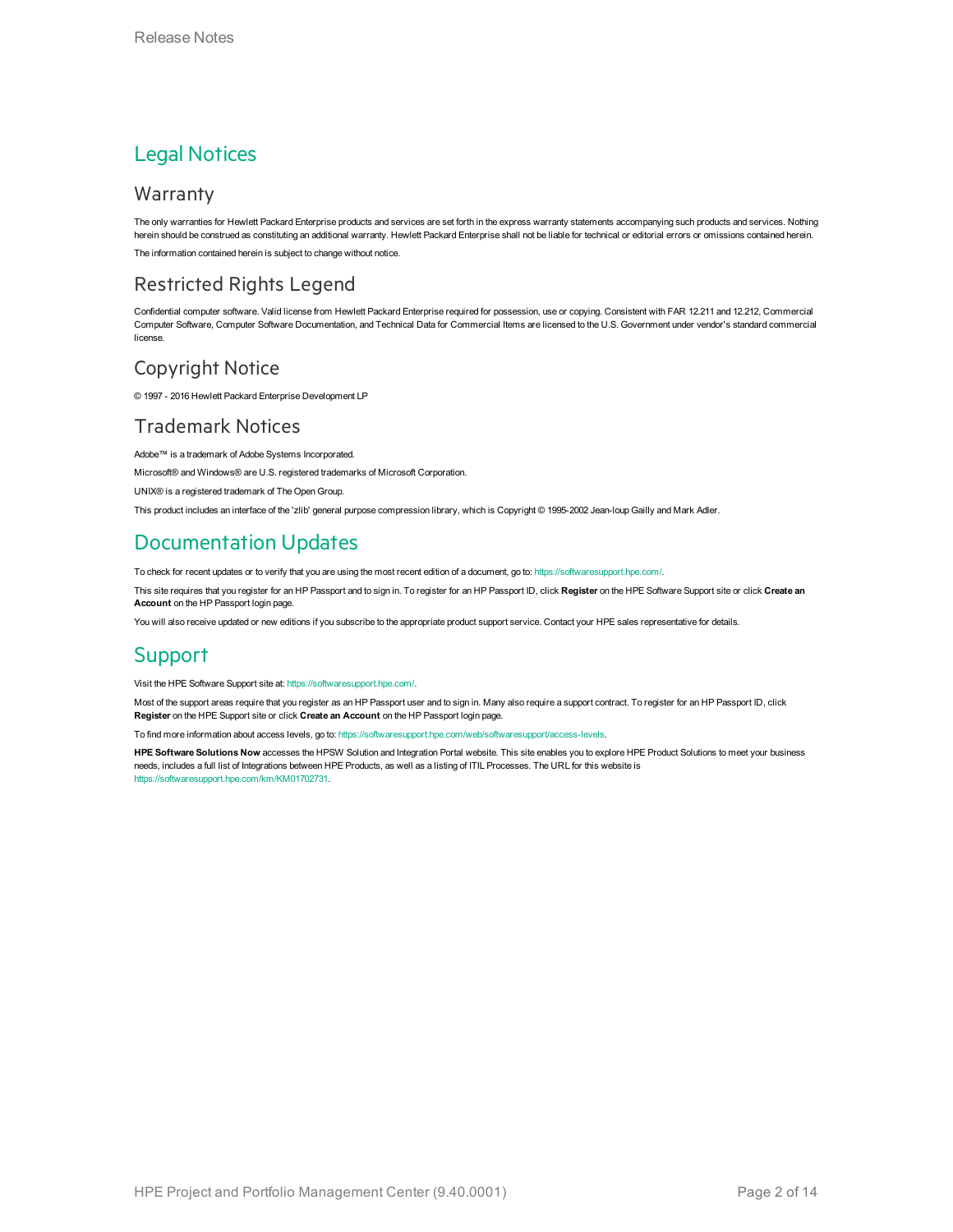## **Contents**

|                                                                         | 4  |
|-------------------------------------------------------------------------|----|
|                                                                         |    |
|                                                                         |    |
|                                                                         |    |
|                                                                         |    |
| Universal way to handle project risks, issues, and scope changes in     |    |
|                                                                         |    |
|                                                                         |    |
| Able to add external predecessors in all three synchronization modes  9 |    |
|                                                                         |    |
|                                                                         |    |
|                                                                         |    |
|                                                                         | 14 |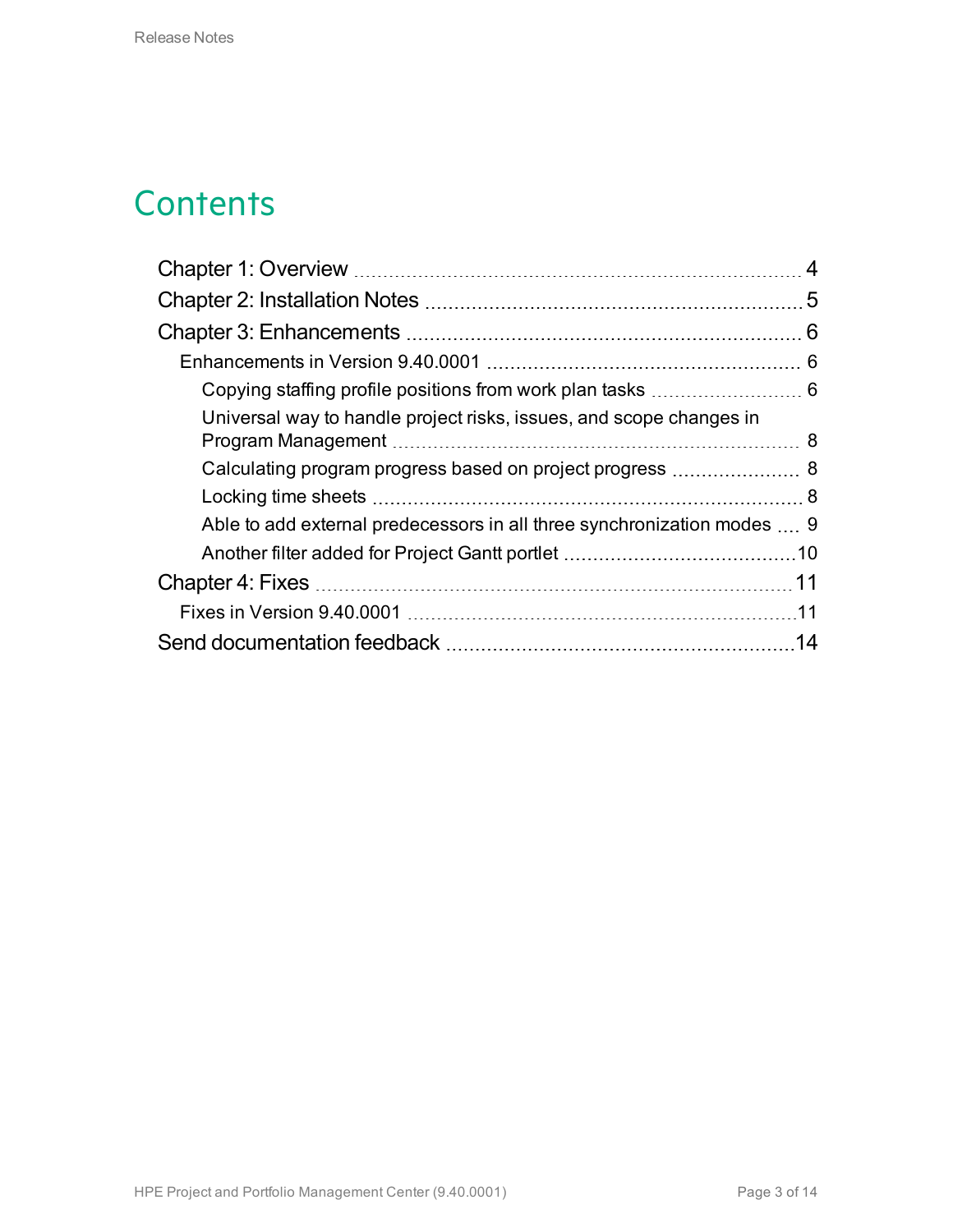# <span id="page-3-0"></span>Chapter 1: Overview

This document is an overview of the changes made to Project and Portfolio Management Center (PPM Center) for version 9.40.0001. It contains important information that is not included in the manuals. You can find information about the following in this document:

- ["Installation](#page-4-0) Notes" on page 5
- ["Enhancements](#page-5-0)" on page 6
- "Fixes" on [page 11](#page-10-0)

## Software and Hardware Requirements

For information about the installation requirements and compatibility with other products, see the *System Requirements and Compatibility Matrix* for PPM Center version 9.40. The support matrix may be updated between releases, and so is only available at the HPE Support web site:

[https://softwaresupport.hpe.com](https://softwaresupport.hpe.com/)

## Protecting Your Deployment from Security Vulnerabilities

Make sure you take necessary precautions to protect your PPM Center deployment from general security vulnerabilities, especially those related to Web server and related infrastructure vulnerabilities. Patch and configure your Web server's operating system and DNX servers to prevent malicious attacks that could put your organization and data at risk. You can take such steps as disabling unused ports or enabling SSL in your environment. Consult your Web server vendor for the latest patches to prevent harmful attacks such as cross-site scripting.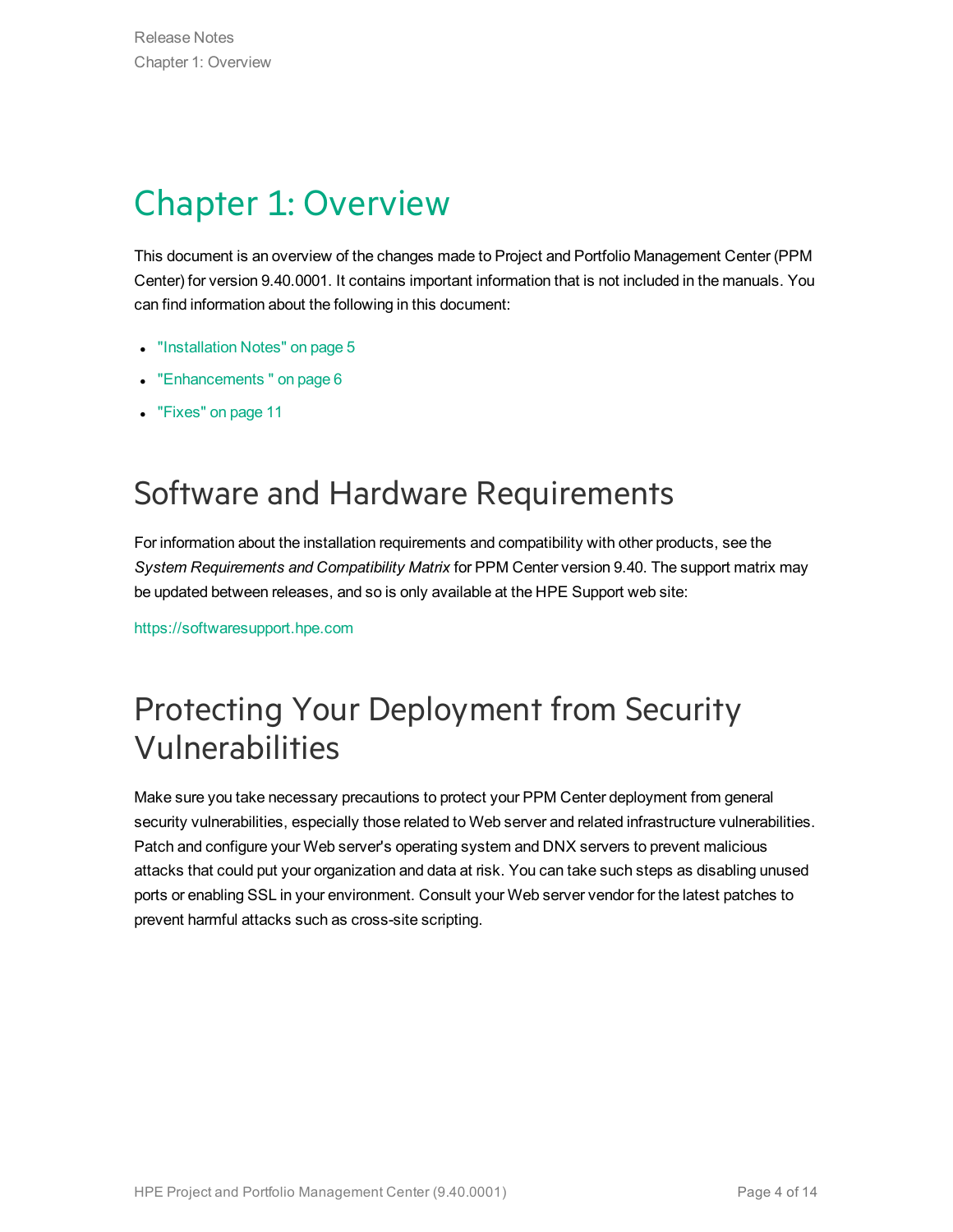## <span id="page-4-0"></span>Chapter 2: Installation Notes

#### **Note:**

- PPM Center 9.40 is required before you apply version 9.40.0001.
- HPE recommends you back up your customized files including scripts before applying PPM Center version 9.40.0001.

To install PPM Center version 9.40.0001:

- 1. Back up your database.
- 2. Back up your customized data.
- 3. Stop the PPM Server. The Service Pack cannot be installed on an active server.
- 4. Copy the Service Pack file ppm-940-patch0001.jar to the <*PPM\_Home*> directory. This is the directory where the PPM Server is installed.
- 5. Change to the <*PPM\_Home*>/bin directory.
- 6. Start the installation using the following command:

sh ./kDeploy.sh -i patch0001

- 7. Follow the on-screen instructions to complete the installation.
- 8. Start the PPM Server.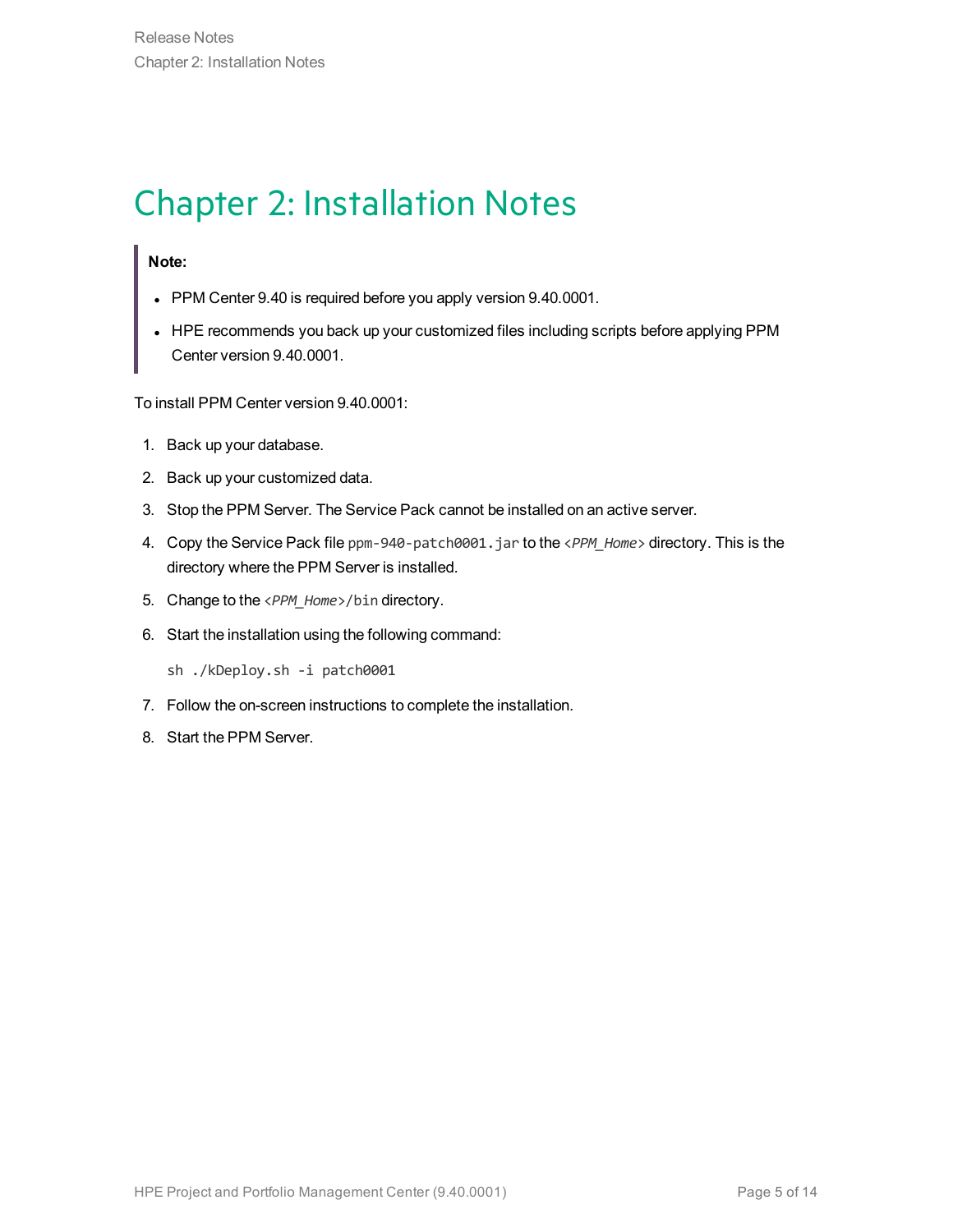# <span id="page-5-0"></span>Chapter 3: Enhancements

## <span id="page-5-1"></span>Enhancements in Version 9.40.0001

PPM Center version 9.40.0001 includes the following enhancements:

| <b>Module</b>       | <b>Enhancement</b>                                                                                                                                                                 |
|---------------------|------------------------------------------------------------------------------------------------------------------------------------------------------------------------------------|
| Resource Management | • "Copying staffing profile positions from work plan<br>tasks" below                                                                                                               |
| Program Management  | • "Universal way to handle project risks, issues, and<br>scope changes in Program Management" on page 8<br>• "Calculating program progress based on project<br>progress" on page 8 |
| Time Management     | • "Locking time sheets" on page 8                                                                                                                                                  |
| MSP-PPM Integration | • "Able to add external predecessors in all three<br>synchronization modes" on page 9                                                                                              |
| Dashboard           | • "Another filter added for Project Gantt portlet" on<br>page 10                                                                                                                   |

<span id="page-5-2"></span>**Note:** These enhancements introduce several new strings. These strings are not localized in this patch release — they are displayed in English only.

# Copying staffing profile positions from work plan tasks

PPM 9.40.0001 lets you copy staffing profile positions from work plan tasks. This feature applies to project staffing profile only.

- 1. Enable the feature by setting the parameter SYNC\_POSITIONS\_FROM\_WORKPLAN to true in Administration Console.
- 2. Open a project staffing profile.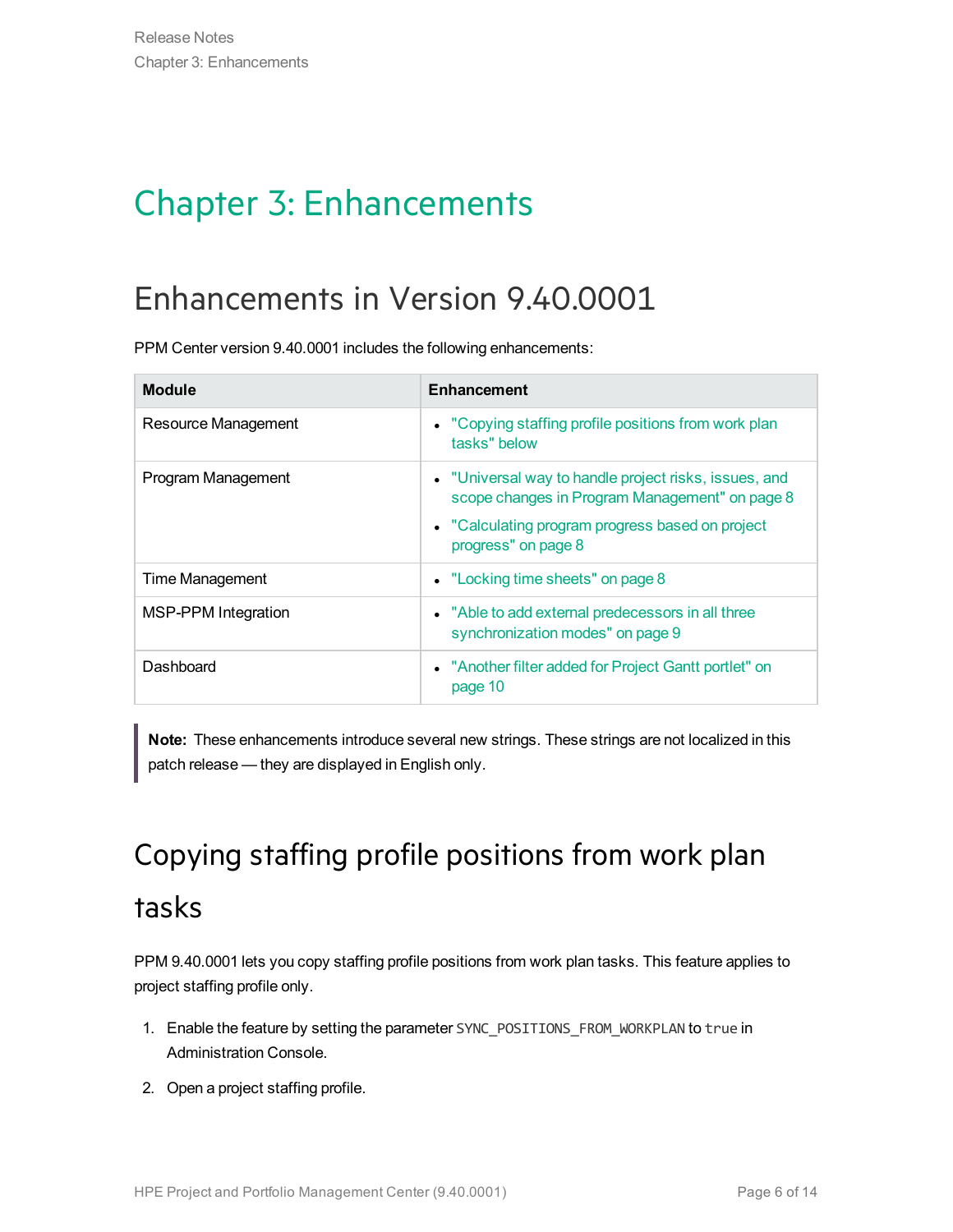- 3. Click  $\overline{t}$  in the staffing profile toolbar.
- 4. Work plan tasks that have roles specified are copied to the staffing profile as positions.

These positions are indicated with task IDs. Clicking the task ID directs you to the task details page.

#### **Note:**

- <sup>o</sup> Only leaf tasks will be copied to staffing profile as positions.
- <sup>o</sup> Milestone tasks will not be copied to staffing profile as positions.

The following table lists the data mapping between work plan and staffing profile.

| Data in work plan | Data in staffing profile                                                                                                                                                                                                         |
|-------------------|----------------------------------------------------------------------------------------------------------------------------------------------------------------------------------------------------------------------------------|
| Task name         | Position name                                                                                                                                                                                                                    |
|                   | <b>Note:</b> A task name can have 300 characters at most while a<br>position name can have 200 characters at most. If a task<br>name is longer than 200 characters, it will be truncated when<br>copied to the staffing profile. |
| Task role         | Position role                                                                                                                                                                                                                    |
| Task ID           | Task ID                                                                                                                                                                                                                          |
| Scheduled start   | Start date                                                                                                                                                                                                                       |
| Scheduled finish  | Finish date                                                                                                                                                                                                                      |
| Scheduled effort  | Forecast demand                                                                                                                                                                                                                  |

5. After copying positions from work plan, click  $\Box$  will synchronize the changes from work plan to staffing profile.

Therefore, PPM suggests that you do not edit positions copied from work plan as your changes will be lost after next synchronization.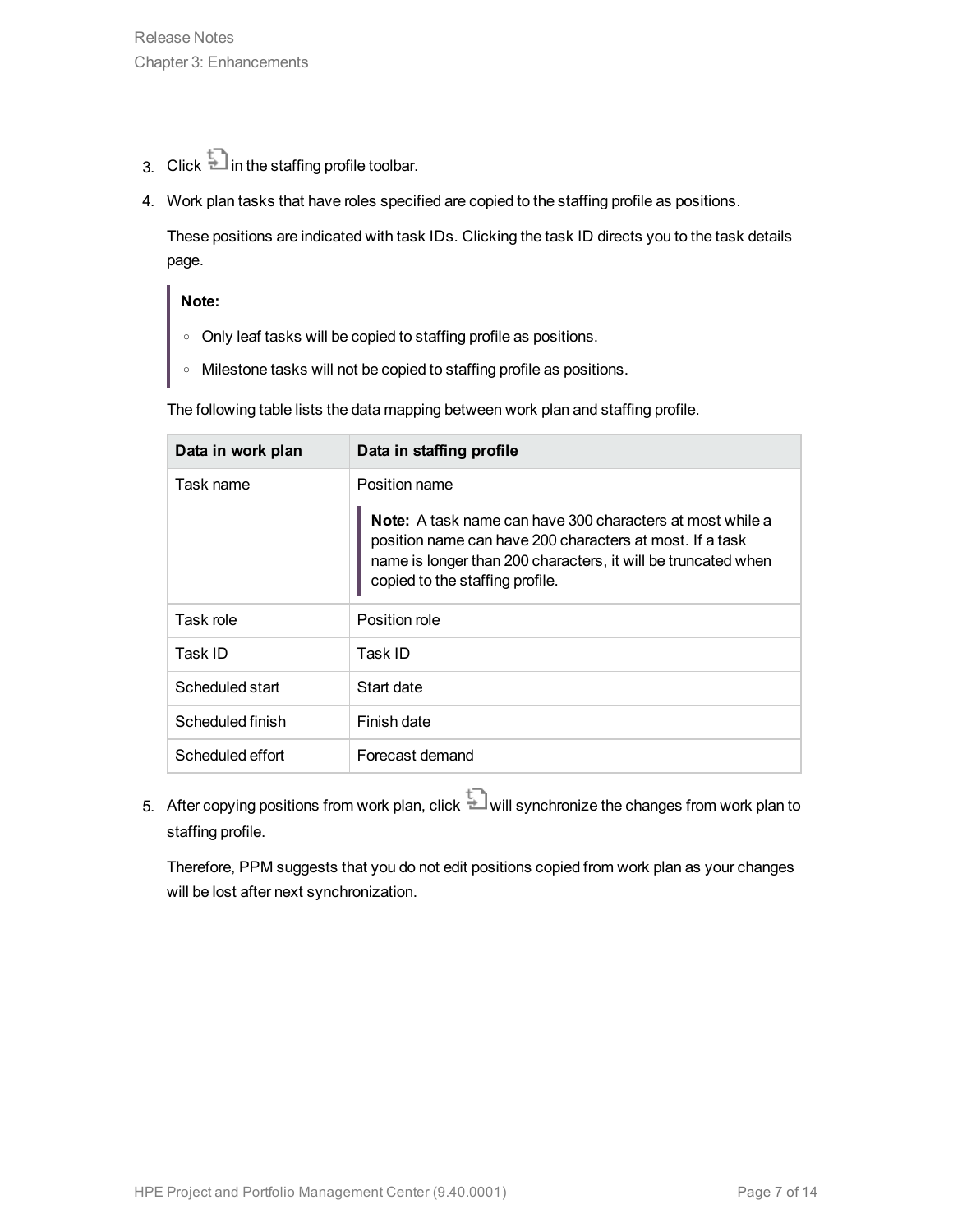# <span id="page-7-0"></span>Universal way to handle project risks, issues, and scope changes in Program Management

<span id="page-7-1"></span>In this version, PPM adds the Escalation Level field to the Project Risk and Project Scope Change field group and request header type. Therefore, PPM Program Management handles project risks and project scope changes in the same way as it handles project issues — the program page now displays only project issues, project risks, and project scope changes that have set Escalation Level to Program.

## Calculating program progress based on project

### progress

Program progress used to be calculated by the days that has passed since the program start date against the program duration. Now it is calculated by the following formula, based on the work plan percent complete of each project included in the program:

<span id="page-7-2"></span>**Program Progress = Sum of (Project Scheduled Effort \* Percent Complete) / Sum of Project Schedule Effort**

### Locking time sheets

Previously, you can freeze a time sheet only when it is approved. Starting from this version, PPM introduces the locking time sheets feature which allows you to freeze a time sheet as long as it is not cancelled, frozen, or closed.

#### **Requirement**

You should meet the following requirements before locking or unlocking a time sheet:

- Set the parameter LOCK\_TIMESHEET\_ENABLED to true in Administration Console to enable the feature.
- You should have the Lock Time Sheet access grant.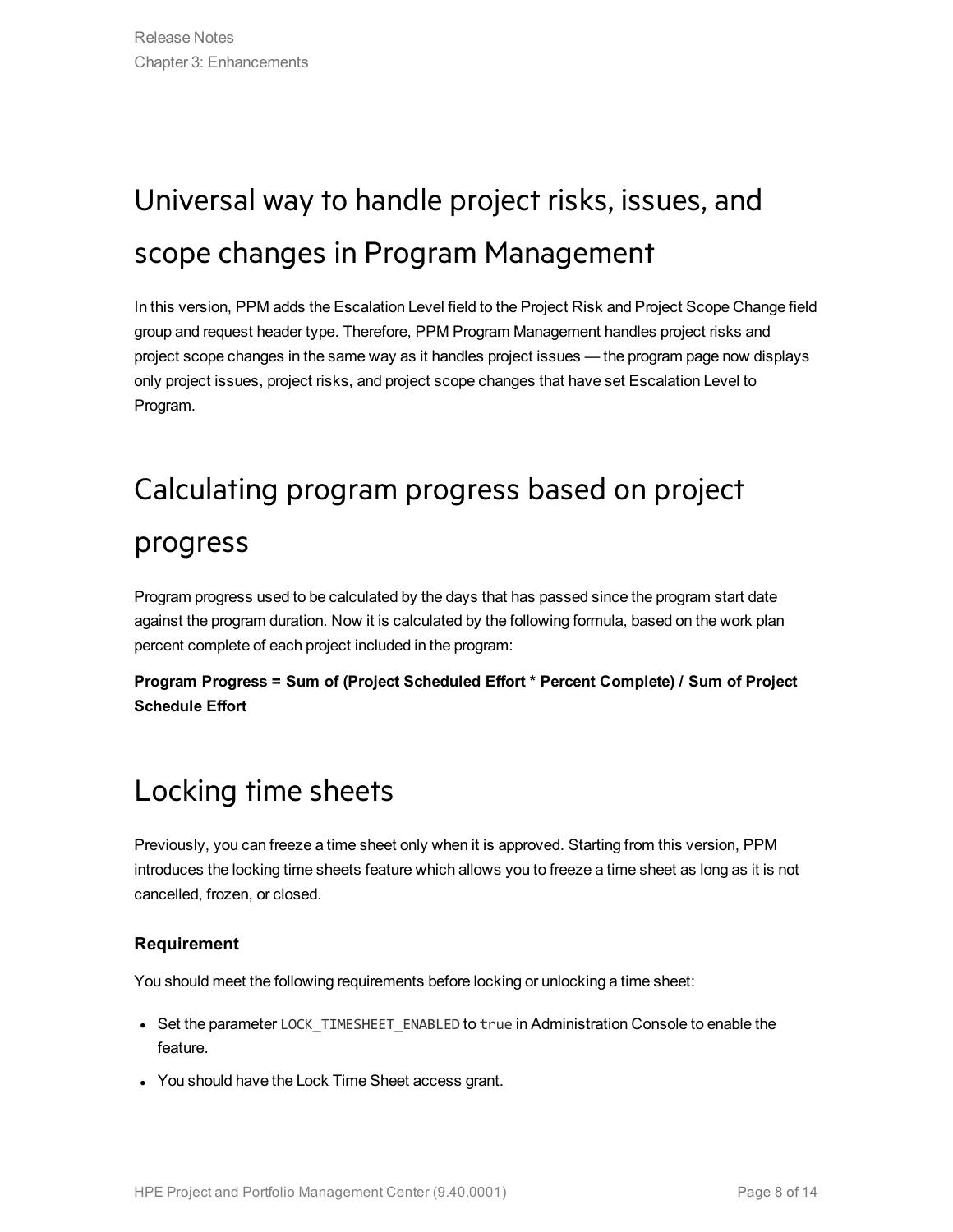#### **To lock a time sheet:**

- 1. From the main menu, select **Open** > **Time Management** > **Time Sheets** > **Lock Time Sheets**.
- 2. In the Search for a Time Sheet to Lock page, provide the search criteria and click **Search**.
- 3. Select the time sheets you want to lock, and click **Lock**.

The locked time sheets disappear from the search list. There is a lock icon in every locked time sheet.

#### **To unlock a time sheet:**

- 1. From the main menu, select **Open** > **Time Management** > **Time Sheets** > **Unlock Time Sheets**.
- 2. In the Search for a Time Sheet to Lock page, provide the search criteria and click **Search**.
- 3. Select the time sheets you want to lock, and click **Unlock**.

The unlocked time sheets disappear from the search list. The lock icon no longer exists in the unlocked time sheets.

<span id="page-8-0"></span>Time sheet audit trail will keep records of who locked or unlocked a time sheet at what time. Locking or unlocking a time sheet does not change the time sheet status.

# Able to add external predecessors in all three synchronization modes

Previously, when a PPM project is integrated with Microsoft Project, you can add external predecessors for a task only in the PPM-controlled synchronization mode. Starting from this version, you can add external predecessors in any of the three synchronization modes.

To add an external predecessor for a task,

- 1. Select the task.
- 2. Either click in the work plan or click **Add a predecessor** > **Add External Task** in the task details page.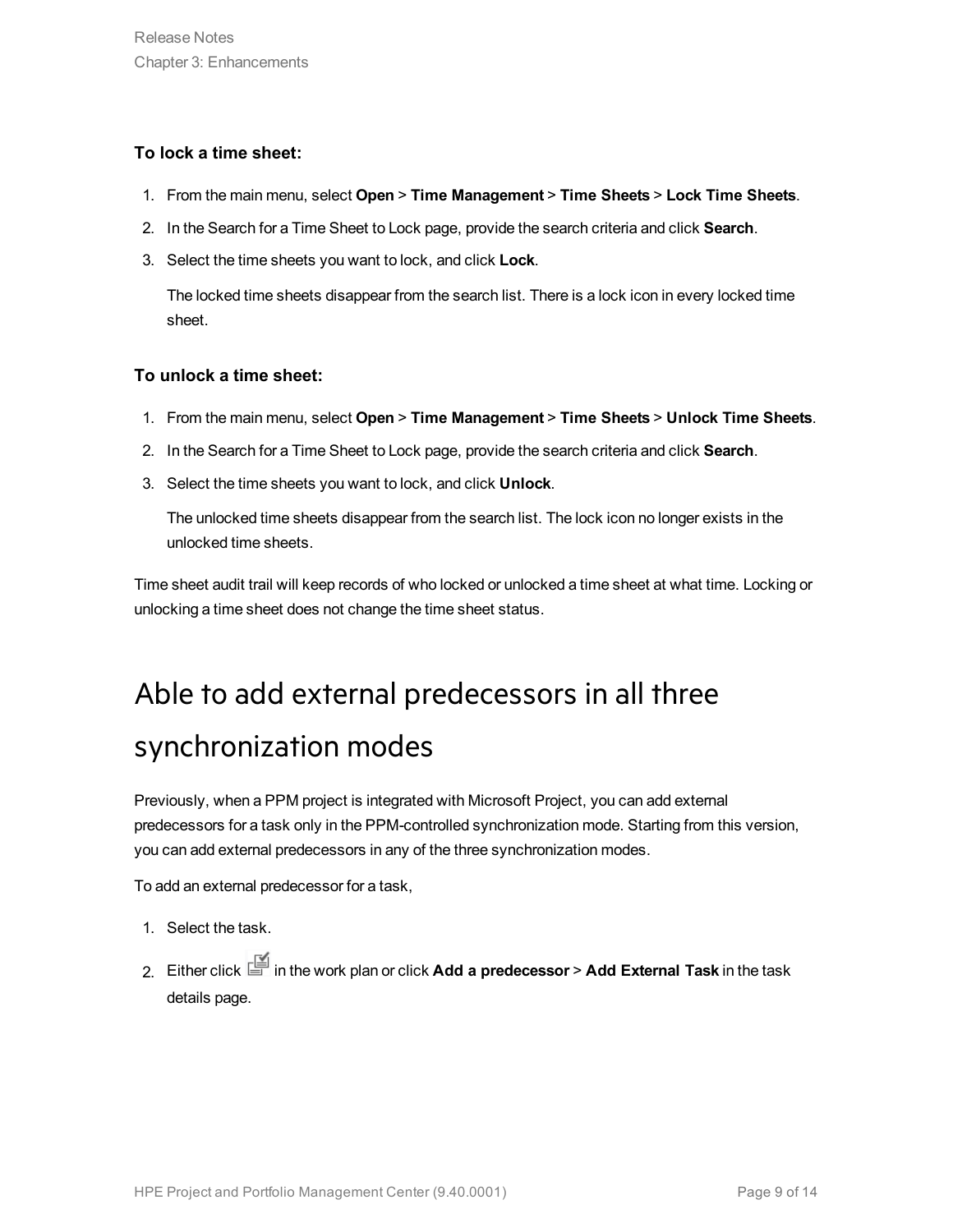### <span id="page-9-0"></span>Another filter added for Project Gantt portlet

In this version, PPM adds another filter for the Project Gantt portlet, that is **Include in Gantt Only Tasks with External Predecessors**.

**Include in Gantt:** Summary Tasks  $\Box$ Tasks **Milestones** Only Tasks with External Predecessors

Checking this option clears the selection of the other three options, and vice versa.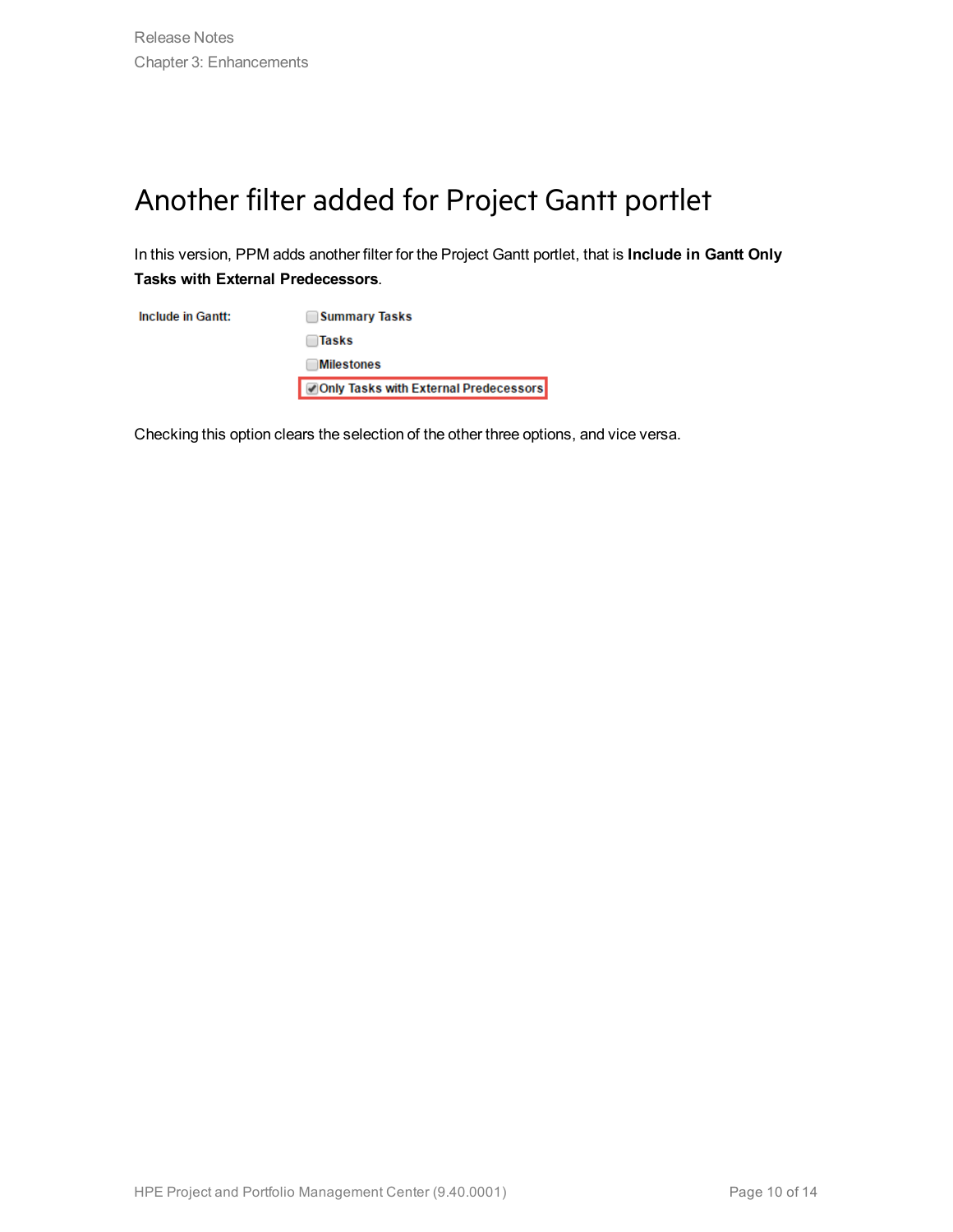## <span id="page-10-0"></span>Chapter 4: Fixes

## <span id="page-10-1"></span>Fixes in Version 9.40.0001

### Demand Management

| <b>CR</b>   | <b>Problem</b>                                                                                                                                                    | <b>Solution</b>                                                                                                                      |
|-------------|-------------------------------------------------------------------------------------------------------------------------------------------------------------------|--------------------------------------------------------------------------------------------------------------------------------------|
| QCCR1L63487 | When you export a request search result to<br>Excel, some columns in the Excel file show<br>empty values, however, they have values in<br>the search result page. | When you export a request search<br>result to Excel, the data in the<br>Excel file is the same as that in the<br>search result page. |

### Integrations

| CR.         | <b>Problem</b>                                                                                                                                                                                                                                                                                                          | <b>Solution</b>                                                                                                                                                |
|-------------|-------------------------------------------------------------------------------------------------------------------------------------------------------------------------------------------------------------------------------------------------------------------------------------------------------------------------|----------------------------------------------------------------------------------------------------------------------------------------------------------------|
| QCCR1L62789 | When you select the Create an<br><b>Operational Request for Change (RFC)</b><br>upon task save check box in the<br><b>Operational RFC tab of the Task Details</b><br>page, and then click Save or Done, the page<br>refreshes with the check box unselected.                                                            | When you select the check box,<br>saving the Task Details page will<br>not change the selection of the<br>check box.                                           |
| QCCR1L62895 | When you add an integration configuration<br>for View Project Quality with the QC/ALM<br>Server URL field starting with https, you<br>will see an error message with red font: You<br>must provide a valid URL for the<br>field "QC/ALM Server URL". For<br>Example,<br>http:// <server>:<port>/qcbin/.</port></server> | When you add an integration<br>configuration for View Project<br>Quality with the QC/ALM Server<br>URL field starting with https, the<br>error will not occur. |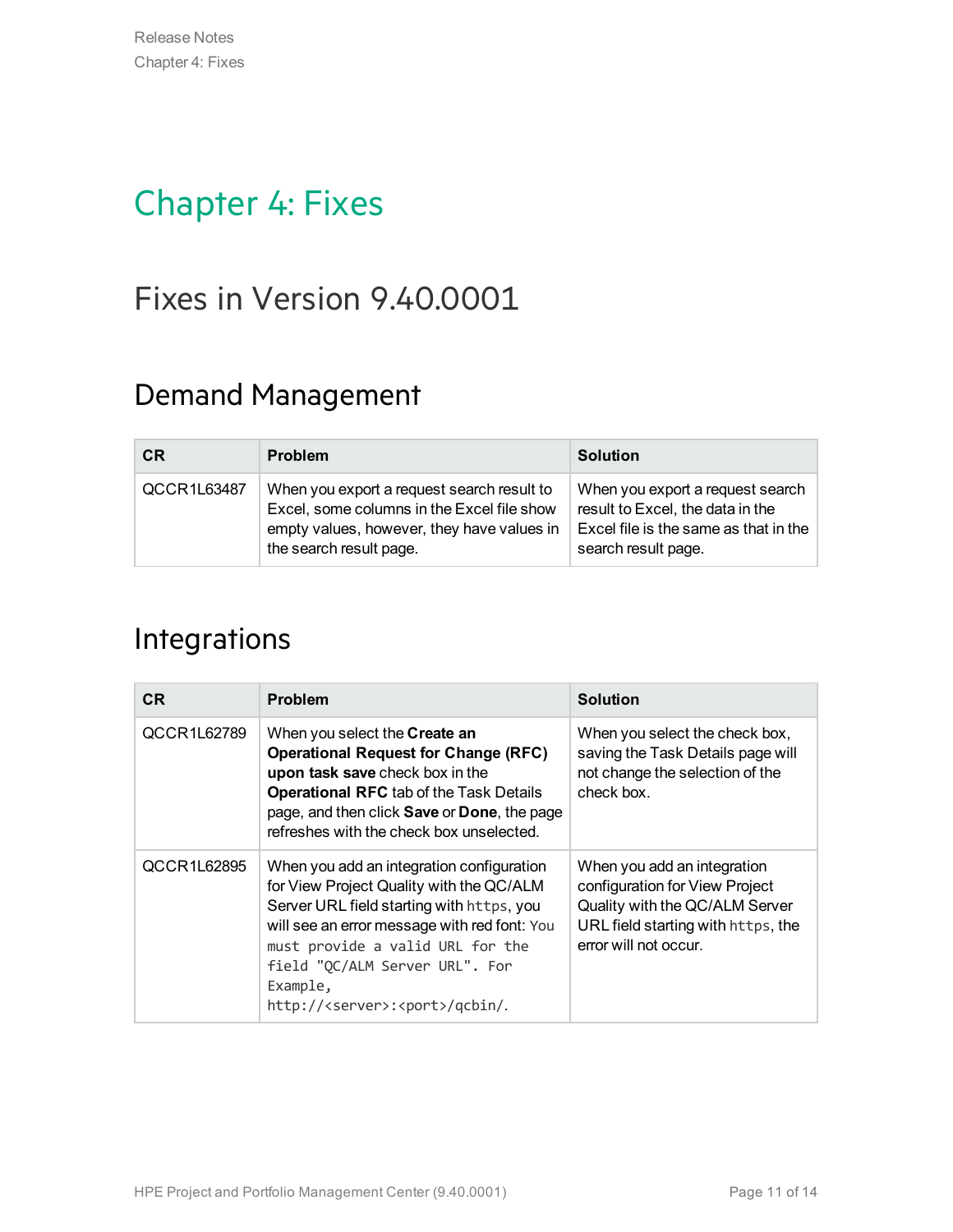### Platform

| <b>CR</b>   | <b>Problem</b>                                                                                                                                                                                                                                                                                                  | <b>Solution</b>                                                                                                                                                                                                                                                                                                                                         |
|-------------|-----------------------------------------------------------------------------------------------------------------------------------------------------------------------------------------------------------------------------------------------------------------------------------------------------------------|---------------------------------------------------------------------------------------------------------------------------------------------------------------------------------------------------------------------------------------------------------------------------------------------------------------------------------------------------------|
| QCCR1L63484 | PPM sets a corrupted cookie when you<br>open the Project Overview page. It<br>causes F5 load balancer to fail to<br>recognize its own cookie and therefore<br>break F5 cookie-based session<br>persistence.<br>This issue does not impact the Web<br>server-based load balancing (Apache/IIS<br>$+$ Mod $jk$ ). | PPM does not set the corrupted<br>cookie anymore, and F5 cookie-<br>based session persistence works as<br>expected.<br>PPM also suggests that F5<br>administrators check the F5<br>documentation about how to deploy<br>F5 and Apache Tomcat (as PPM<br>uses Tomcat 7 as its server):<br>https://www.f5.com/pdf/deployment-<br>guides/f5-tomcat-dg.pdf. |

## Program Management

| <b>CR</b>   | <b>Problem</b>                                                                       | <b>Solution</b>                                                                                          |
|-------------|--------------------------------------------------------------------------------------|----------------------------------------------------------------------------------------------------------|
| QCCR1L62900 | The Program page is not displayed<br>correctly in the compatibility mode of<br>IE11. | The Program page is displayed<br>correctly in both the standard mode<br>and compatibility mode of IE 11. |

### Project Management

| <b>CR</b>   | <b>Problem</b>                                                                                                                                                                                   | <b>Solution</b>                                                                                                            |
|-------------|--------------------------------------------------------------------------------------------------------------------------------------------------------------------------------------------------|----------------------------------------------------------------------------------------------------------------------------|
| QCCR1L62974 | <b>Installing Operational Reporting Content</b><br>Pack 4.0 on PPM 9.40 requires removing<br>the MPP column from the PM PROJECTS<br>table, but after the removing, PPM would<br>throw exception. | The exception does not occur after<br>removing the MPP column from<br>the PM PROJECTS table.                               |
| QCCR1L62975 | The Earned Value Analysis graph in Project<br>Overview page > Cost tab > Earned Value<br>Analysis tab looks odd.                                                                                 | The Earned Value Analysis graph<br>in Project Overview page > Cost<br>tab > Earned Value Analysis tab<br>looks normal now. |